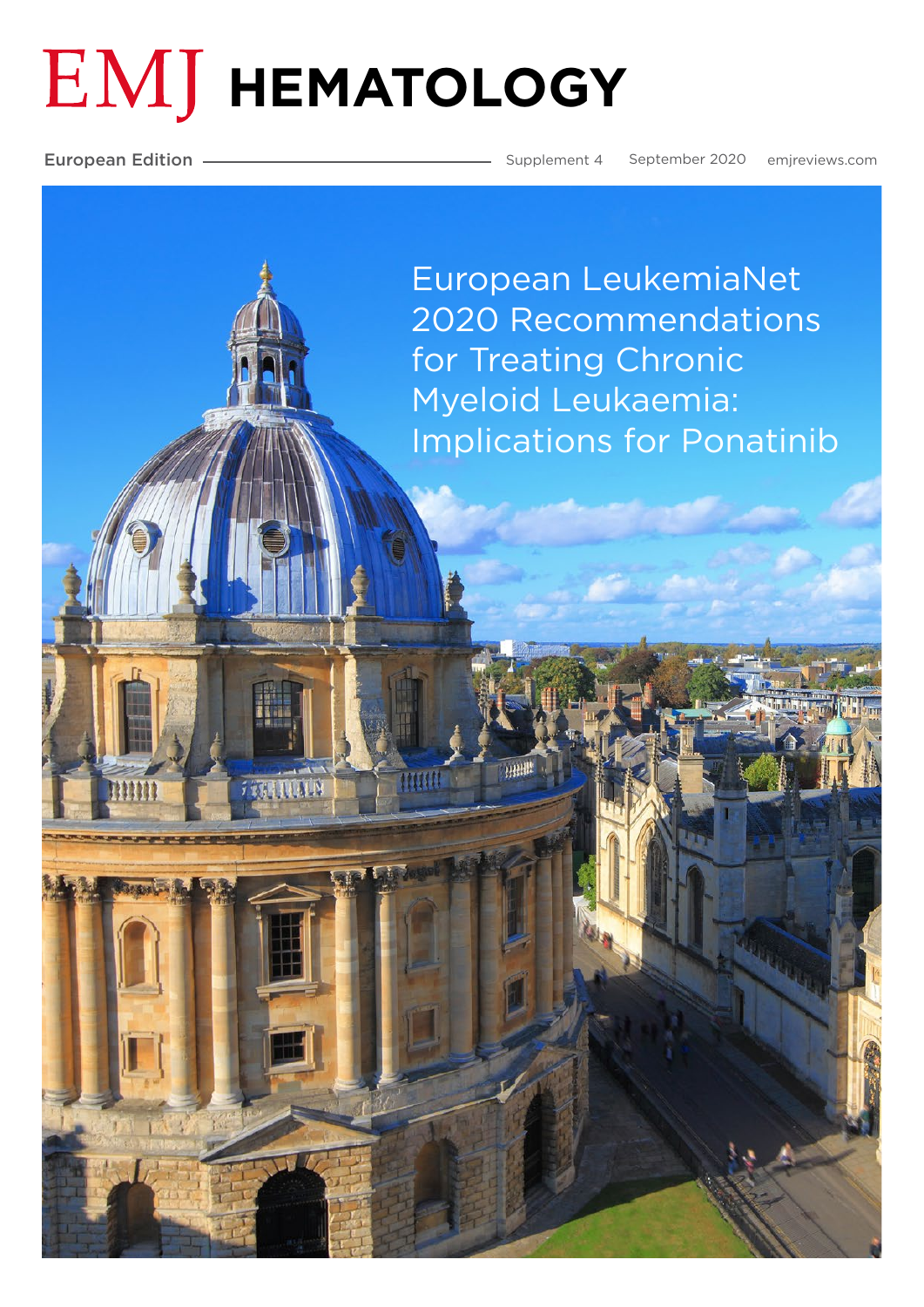# <span id="page-1-0"></span>European LeukemiaNet 2020 Recommendations for Treating Chronic Myeloid Leukaemia: Implications for Ponatinib

| <b>Medical Writer:</b> | Jennifer Taylor                                                               |  |
|------------------------|-------------------------------------------------------------------------------|--|
| Acknowledgements:      | Medical writing assistance was provided by Jennifer Taylor, London, UK.       |  |
| Support:               | The writing and publication of this article was funded by Incyte Biosciences. |  |
| Received:              | 26.06.20                                                                      |  |
| Accepted:              | 23.07.20                                                                      |  |
| Keywords:              | Chronic myeloid leukaemia (CML), European LeukemiaNet (ELN), ponatinib.       |  |
| Citation:              | EMJ Hematol. 2020;8[Suppl 4]:2-4.                                             |  |

# Abstract

The fourth iteration of the European LeukemiaNet (ELN) recommendations for treating chronic myeloid leukaemia (CML) were published in early 2020.<sup>1</sup> This update of the 2013 version<sup>2</sup> is a result of new developments and research, which have led to dramatic changes in the therapeutic landscape of CML.

This article provides an overview of the CML recommendations that are relevant for the third-generation tyrosine kinase inhibitor (TKI) ponatinib (Iclusig®).<sup>3</sup> The authors state that in secondgeneration TKI-resistant patients without specific mutations, ponatinib is preferred over another second-generation TKI, unless cardiovascular risk factors preclude its use.<sup>4,5</sup>

# SUMMARY OF 2020 RECOMMENDATIONS ON PONATINIB

Ponatinib is indicated for the treatment of adults with chronic myeloid leukaemia (CML) who are resistant to dasatinib or nilotinib, are intolerant to dasatinib or nilotinib and for whom subsequent treatment with imatinib is not clinically appropriate, or have the *T315I* mutation.3 Ponatinib is not approved for paediatric use.

The recommendations state that in cases of resistance to the initial second-generation tyrosine kinase inhibitor (TKI), given either as first- or second-line therapy, it is unlikely that the patient will achieve a durable response to an alternative second-generation TKI. The 2020 updated European LeukemiaNet (ELN) guidance therefore recommends that patients who are

resistant to a second-generation TKI and do not have specific mutations should be treated with ponatinib instead of another second-generation TKI, unless cardiovascular risk factors preclude its use. An experimental agent should also be considered, and the patient should be assessed for allogeneic stem cell transplantation. The 2020 recommendations, similar to the previous 2013 guidance, recommend ponatinib for patients with the *T315I BCR-ABL1* resistance mutation, as it is currently the only TKI with activity against this mutation.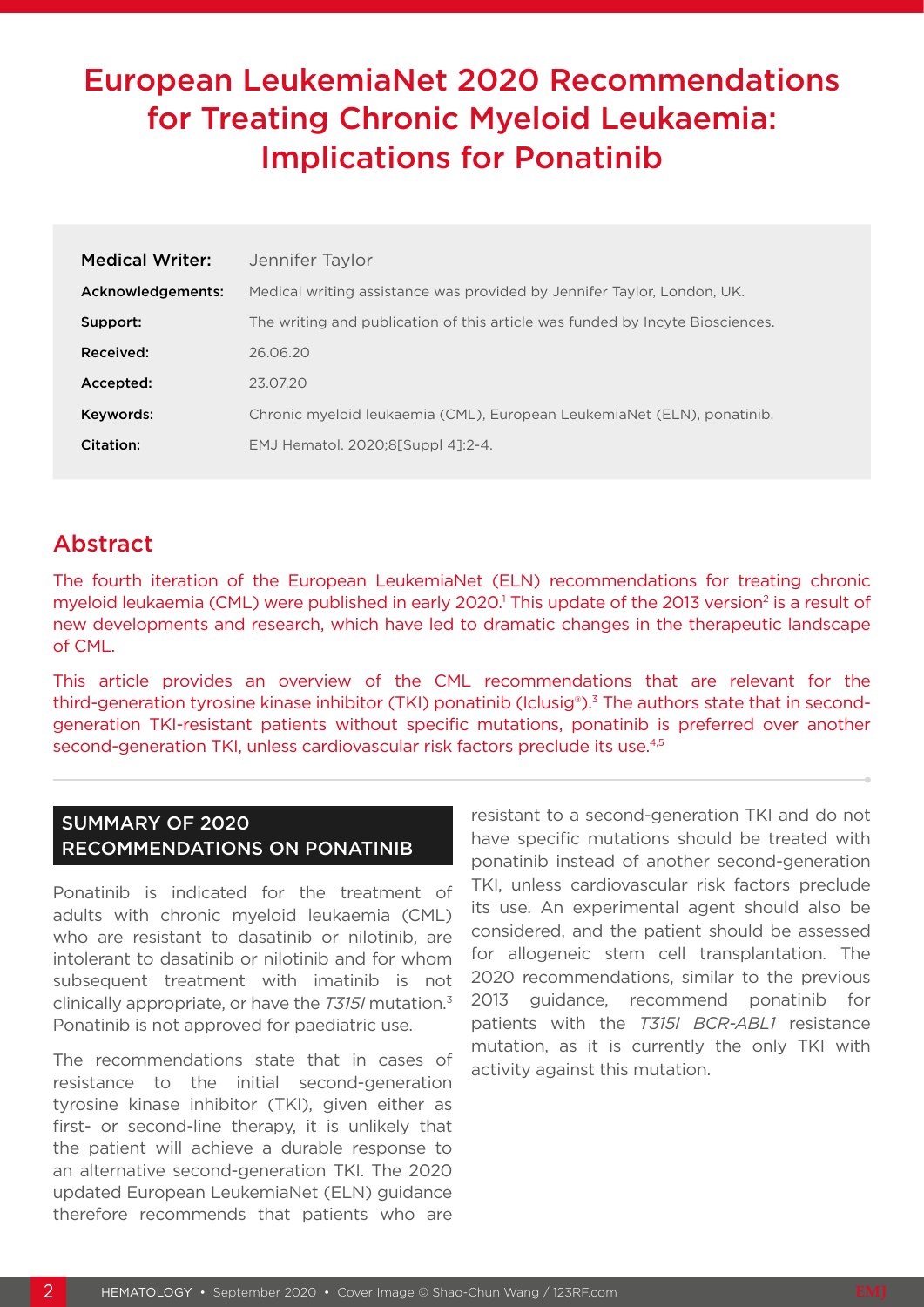#### Table 1: Milestones for treating chronic myeloid leukaemia expressed as *BCR-ABL1* on the International Scale (IS).

|                                      | Optimal       | Warning                                                                                                    | Failure                               |
|--------------------------------------|---------------|------------------------------------------------------------------------------------------------------------|---------------------------------------|
| <b>Baseline</b>                      |               | Not applicable   High-risk ACA, high-risk ELTS score                                                       | Not applicable                        |
| l 3 months                           | $\leq 10.0\%$ | $>10.0\%$                                                                                                  | >10.0% if confirmed within 1-3 months |
| l 6 months                           | $\leq1.0\%$   | $>1.0 - 10.0\%$                                                                                            | $>10.0\%$                             |
| $\vert$ 12 months $\vert \leq 0.1\%$ |               | $>0.1 - 1.0\%$                                                                                             | $>1.0\%$                              |
| Any time                             | $\leq$ 0.1%   | $>0.1$ -1.0%, loss of $\leq$ 0.1% major molecular response   $>$ 1.0%, resistance mutations, high-risk ACA |                                       |

Definitions of response applicable to first- and second-line treatment.

A change of treatment may be considered if a major molecular response is not reached by 36–48 months.

ACA: additional chromosome abnormalities in Philadelphia chromosome-positive cells; ELTS: European Treatment and Outcome Study (EUTOS) long-term survival score.

*Adapted from Hochhaus et al.1*

Table 2: Recommended tyrosine kinase inhibitors in case of *BCR-ABL1* resistance mutations.

| <b>Mutation</b>           | Recommended tyrosine kinase inhibitor(s) |
|---------------------------|------------------------------------------|
| T315I                     | Ponatinib                                |
| F317L/V/I/C, T315A        | Nilotinib, bosutinib,* or ponatinib      |
| V299L                     | Nilotinib or ponatinib                   |
| Y253H, E255V/K, F359V/I/C | Dasatinib, bosutinib,* or ponatinib      |

\*There are limited data available regarding mutations associated with clinical resistance to bosutinib *in vivo*. Some *in vitro* data suggest that the *E255K* and, to a lesser extent, the *E255V* mutation might be poorly sensitive to bosutinib. *Adapted from Hochhaus et al.1*

The approved starting dose of ponatinib is 45 mg once daily, regardless of the CML phase or line of treatment.<sup>3</sup> This is reflected in the ELN guidelines, which do not suggest a different dosage of ponatinib accordingly to disease phase or line of treatment. However, in the new edition of the recommendations, the panel advises starting at 30 mg or 15 mg daily for patients with a low degree of resistance or multiple intolerances, especially those with an increased cardiovascular risk profile. According to the updated panel recommendations, patients with the *T315I* mutation, compound mutations, or progression to an advanced phase should start with ponatinib 45 mg once daily. Data from preliminary studies indicate that the daily

dose can be reduced to 15 mg daily if complete cytogenetic remission or major molecular response is achieved. Disease and toxicity should be closely monitored.

Patients who do not respond to ponatinib after 3 months are likely at high risk of progression and the panel advises that they should undergo assessment for allogeneic stem cell transplantation.

### CARDIOVASCULAR RISK

Thought should be given to cardiovascular risk when considering use of ponatinib because prior or current arterial disease may be a